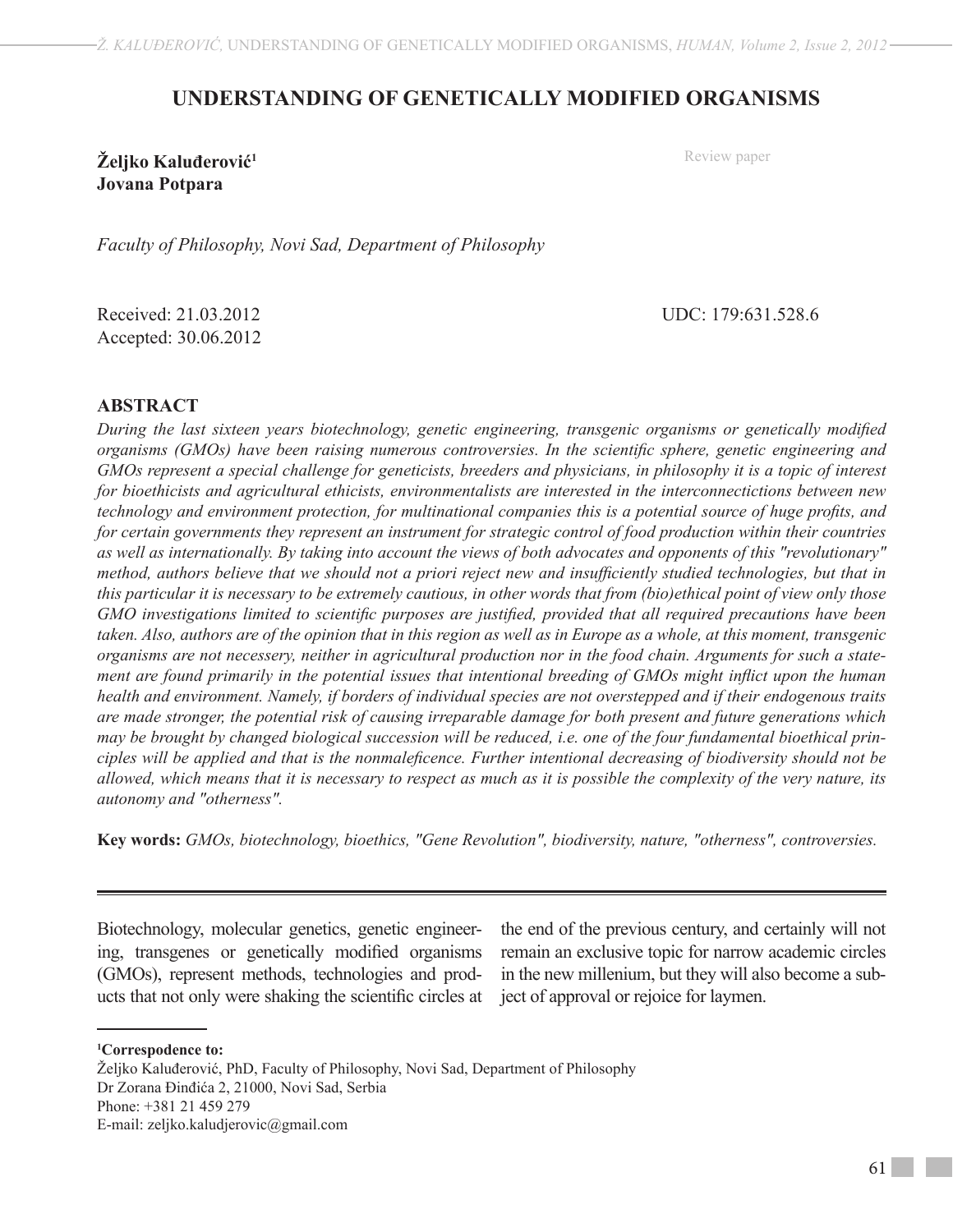At the very beginning it is necessary to clarify the actual meaning of the key phrase of genetically modified organisms. The problem has occured due to its relatively frequent, differentiated and uncritical use, and also since the "self-explainatoriness" of a certain term is never sufficient and its commonality is never philosophically relevant, because it neither says much about the term itself nor facilitates its understanding. Genetic modification, in its broadest sense, implies any alteration in genes, potentially by recombination of inherited parent genes, and is obtained by combination of parent organisms, hybridization during the process of breeding and selection of organisms. Genome changes can be also changes in the number of chromozomes, or larger changes in genetic makeup, obtained by cytogenetics techniques. Genetic modification can occur at a gene level, or at the level of a smaller group of genes, by techniques of molecular genetics, i.e. genetic engineering. All organisms obtained in the above mentioned ways can be considered as genetically modified. So, by genetically modified organisms we mean organisms whose genetic makeup has been altered in ways not possible through traditional reproduction or through natural recombination of existing genes of the species. In other words, these genetically modified or transgenic organisms have had their genetic makeup modified in the way that could never have happened in nature. Gene constructions by which the host genome is modified most frequently originate from totally unrelated species, and thus the limits in the natural gene flow of changes of genetic information are either eliminated or moved<sup>2</sup>.

DNAs of genetically modified organisms contain genes introduced from a different species, or genes introduced by laboratory methods and techniques. Genetic material introduced into DNA of the host cell can be taken from plants, microorganisms, insects and animals, including humans, while so called synthtetic genes have been also mentioned recently.

GMO proponents claim that GMOs have led to increased quality and fertility of agricultural crops, increase in the quality of food products (longer durability and better tolerance to transport conditions), as well as a better resistance of crops to disease, insects and weeds. It has been stated that GM technology is intended to widen the area of crop growing, improve the tolerability to low temperatures or draught and increase the exploitation of currently non-productive degraded soils by growing better adapted agricultural crops. The elements of the food produced in this manner would be of greater quality and enriched by essential amino-acids, mineral substances, vitamins and non-caloric sweeteners<sup>3</sup>. The idea is that, for example genetically modified tomato and pepper will produce significant amounts of lycopene, which is a highly important anti-oxidant. The application of biotechnology has also increased the level of unsaturated fatty acids in canola, soybean, sunflower and peanuts, which increase biological and nutrient properties of oil. The carbohydrate content can be also modified by biotechnology and, as a result, tomatos with higher content of dry matter, more suitable for industrial processing have been created. Some tropical crops, such as bananas, are genetically modified to produce proteins which can be used as vaccines to prevent hepatitis, dysentery, cholera, diarrhea or other stomach infections characteristic for developing countries. The futuristic representation of genetically modified plants also suggests their medicinal properties, let's say of potato, banana and tomato, which could be modified to contain vaccines, while for example tea will become flavonoid-enriched.

<sup>2</sup> Over 3 000 plants, animals and microorganisms have been developed in this way, mostly in laboratories in USA. However, only a little over 40 species of GM plant culture has been approved for marketing and a relatively small number of projects has been completely commercialized.

<sup>3</sup> Desirable nutritional properties such as modified proteins or fat content are particularly significant, because, as it is generally held, for example, genetically modified rice containing more β-carotene and iron will contribute to resolving of the problem of their defficiency in the countries where rice is the major food source, which should directly contribute to the mitigation of the risks of blindness and anaemia. Unfortunately, although this seems to be a humane idea, the project of so called "golden rice" was demistified as far back as 2000 and, despite high investments, it has turned out to be a complete failure in resolving the mentioned problems (for more details see: Jošt & Cox, 2003, pp. 93-102).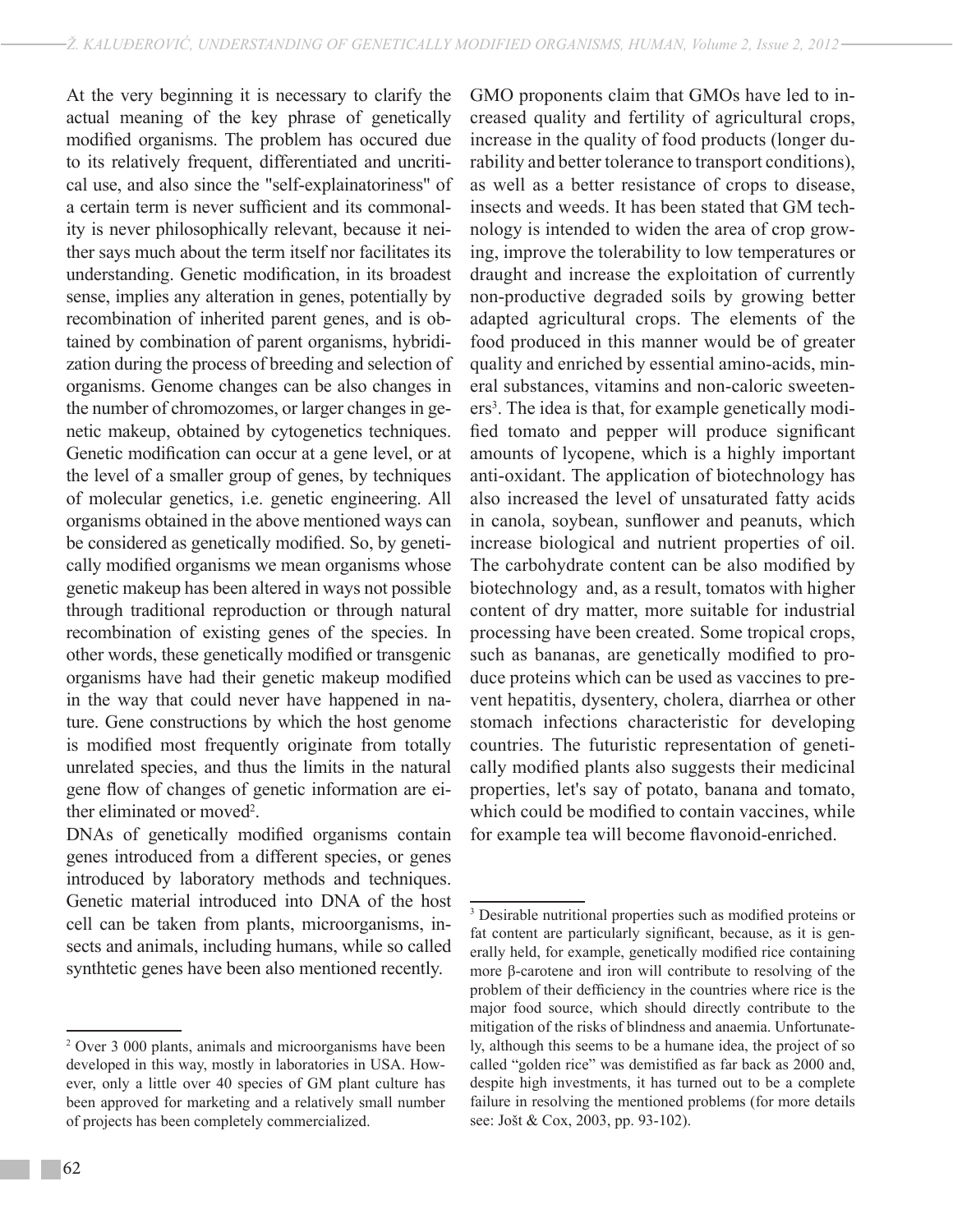The project of modifying plants to produce insuline has been started in order to enable insulin regulation through nutrition instead of by injections. Transgenic organisms are also supposed to, according to this optimistic projection, enable the production of cheaper medicines and organ transplants. By applying the new biotechnology, eventually, environment protection will be raised to a higher level by microbiological purification of polluted watercourses and waste waters and by decreased application of chemical substances in agriculture (herbicides and pesticides).

However, it needs to be said that at this moment majority of things related to so called the second and third generations of transgenic plants<sup>4</sup> have not progressed much further from proclamations.

Their realization implies that first of all the transgenic technology needs to become widely accepted, which still is not the case. A particular problem is the fact that GMO promoters quite rarely mention, or even consciously avoid mentioning, the negative effects of these products.

In this way the findings of experiments showing that GM food causes a potential risk to human health are minimized<sup>5</sup>, harmful effect upon the environment or general deterioration of the quality of agricultural crops. The topic of endangering traditional agricultural production has also been neglected, by direct interventions of multinational companies when laws or directives are passed, whereby they undoubtfully demonostrate the corporate power of money, as well as classical dilemas related to the risk of irreparable damage upon present and future generations which can be inflicted by biological heritage. Authors of this paper are at the standing point that patenting living organisms by multinational companies is bioethically unacceptable and unjustly, not only because of monopolies in production and trade of GM plants, but also because of attempts to achieve domination over the life itself.

Introduction of GM agricultural crops into production and their influence upon biodiversity<sup>6</sup>, can be considered at least in two ways. It is a fact that new genetically engineered genotypes are to a certain extent also carrying new genetic diversity, but at the same time it is a fact that by introducing transgenic technology into agriculture the trend of endangering biodiversity started by intensifying agricultural production and "Green Revolution" is continued. By growing several GM crops in monoculture across large areas and by their spreading in developing countries, surpressing of local populations which small farmers are still growing in these countries is continued.

<sup>4</sup> Generally, three generations of genetically modified plants can be distinguguished: the first generation has been known for a long time and consists of projects such as resistance to herbicides, viruses or insects. Recently, genetic modifications have become much more comlex, they imply introduction of a larger number of genes into the genome of the host plant, so called stacked properties (example is resistance of corn to corn borer and total herbicide). Simultaneosly there are attempts to change the number of existing metabolic paths in the plant, by deactivating the undesired and/or activating desired genes, therefore it is expected that this second generation of transgenic plants will be marked by genotypes with altered nutritional values. These so called output properties shall supposingly keep fruit and vegetables fresh longer, affect healthier fats and oils, increased nutritional value such as for example higner vitamine contents, creation of soybean with more anti-cancer proteins (genes found within the same genome) and a wide range of high value foods (for example high-lysine maize). The third generation, so called special properties, probably will represent plants that will be used for the needs of pharmaceutical industry as bioreactors or as an efficient metod of creating and using vaccines.

<sup>5</sup> The American company Pioneer Hi-bred International in order to increase the content of proteins introduced a gene from Brazil nut responsible for this property into soybean. Thus modified soybean was causing allergic reactions in people allergic to Brazil nut, so the project was soon withdrawn. Another example that led to identical consequences was transgenic tomato containing a fish gene, which has understandably caused problems to people who are allergic to fish.

<sup>6</sup> Biological diversity, or abbreviatedly biodiversity, implies variety, i.e. variability of plants, animals and other living organisms in a certain area. In other words, we are talking about the variety of species in a particular ecosystem. Biodiversity is a complex notion comprising not only variability, but also mutual influences (interaction) of organisms, both mutually and with the environment they live in, so it is not easy to define it unambigiouslly.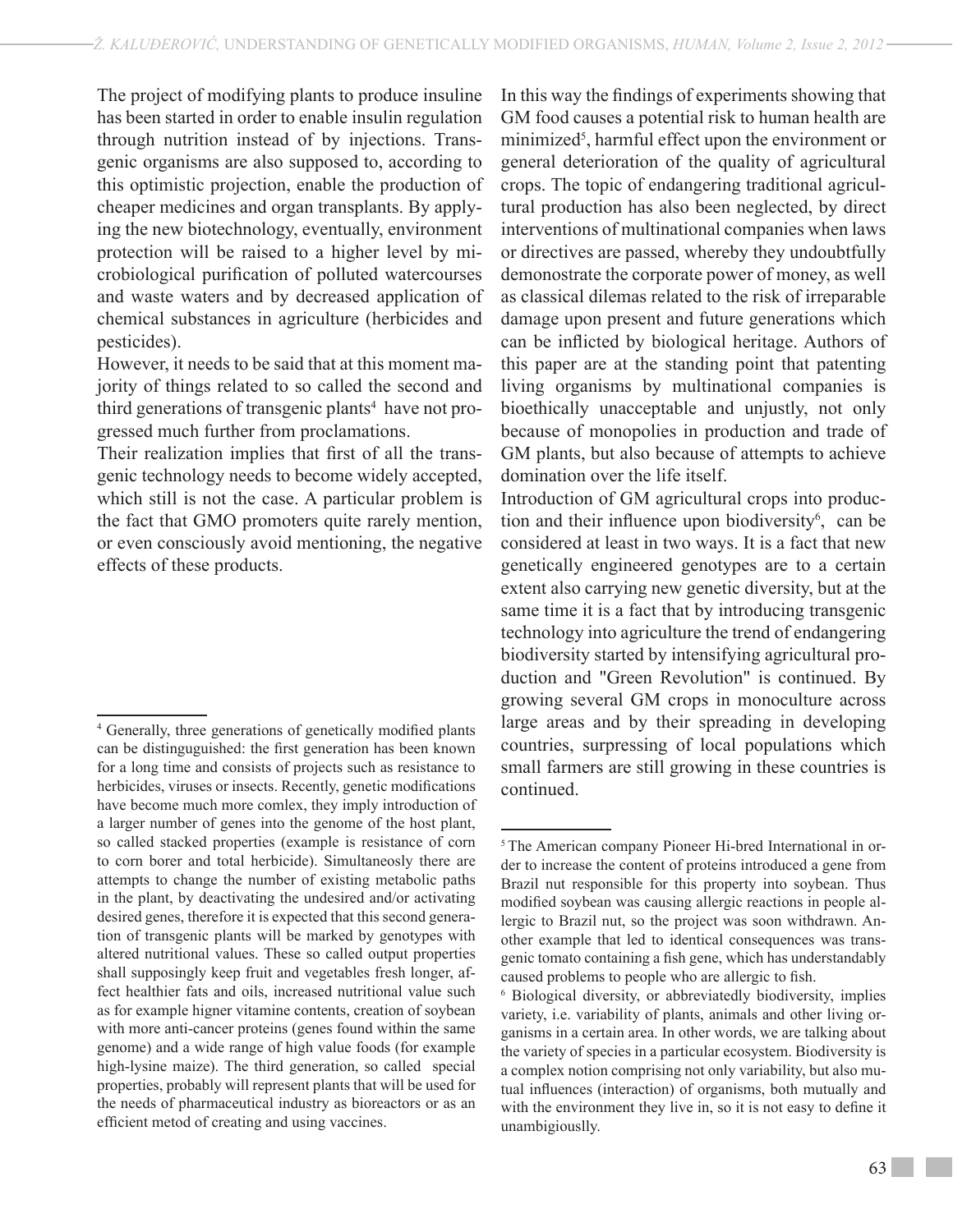GM agricultural crops exert a strong selective pressure on the insects feeding on them as well as on weeds, and quite often, in terms of a food chain, on non-targeted organisms but are feeding or parasite on organisms and are considered as pests in plant production. Therefore, they become target organisms of transgenic technology.

Spreading of the GM agricultural crops can indeed pose a threat to biodiversity, particularly at the centers of origin of agricultural plants, i.e. in those regions of the world where the specific species of important agricultural crops originate from. These centers of origin are also characterised by the highest genetic variability for those species and can be used as useful gene sources in spreading the genetic variability in conventional breeding. Due to transgression of genes from a GM crop to spontaneous (indigineous relatives) these natural resources of useful genes may be significantly endangered<sup>7</sup>.

Common reasons for questioning genetic modifications are connected to their opposition to nature, i.e. to the firmly expressed attitude that GM is something unnatural. From the bioethical point of view it seems that human intervention to an organism is not generally questionable, since controlled breeding is acceptable, unlike the intervention conducted at the level of DNA. The argument that genetic modification of an organism is impersmissible from the bioethical point of view since it is in opposition to the natural flow of things, i.e. because it is unnatural, should be additionally problematized. Namely, to (self)understanding of the essence of man belongs the feeling or image of a kind of the sundering of the direct i.e. natural existence of man, which makes man in its own perspective a unique event in the world, because his existence is represented to him as un-natural, artificial, modifiable, as second-nature or the highest point of the continuity of nature.

In other words, spiritual existence of man may be understood as the highest step of his natural existence (or nature in general), or as a walkaway from natural existence. Hence, to say that something is un-natural does not mean nor imply that it immanently bears a negative axiological sign. It is interesting that the argument of nature is also used by both the proponents and opponents of genetically modified organisms. Proponents believe that genetic modification is acceptable from the bioethical point of view, since unexpected and sudden changes in DNA do happen in the nature itself, just like the exchange of genetic material between species. GM opponents, on the other hand, use this fact to confirm that given phenomena are not common in nature, and thus they are not acceptable bioethically. The reasoning presented in both versions implies a common sense approach, which potentially may form the public opinion by understanding the natural as something "normal". However, it certainly must not determine the philosophical consideration of genetic modifications.

To proclaim something as "unnatural" in the specific case means that genetic material is being transfered accros the borders of certain species. Certainly, it is not possible to define a species once and for all and its concept may vary from one epoque to another and depend on the given context. In one sense "species" may indicate a group of individuals being similar in appearance and properties, while in the other it is related to individuals which belong to the same species when they can bear or produce fertile offspring. In plant life, further, it is not always possible to make a clear distinction between certain species. If we add to this their previous common origin, there is a reason why some authors, based on the statement that species have changed their characteristics during the evolution process, have indicated the fact that telos species is not a static but dynamic category.

<sup>7</sup> The threat is even greater since GM seeds are brought illegally into many countries and often even the producers do not know what they are sawing. It is interesting that multinational companies, which are very consistent in the protection of their own property and patent rights, do not exhibit the same promptness and interest to protect their rights in the case of growing illegally imported GM seeds to certain countries, without a signed contract.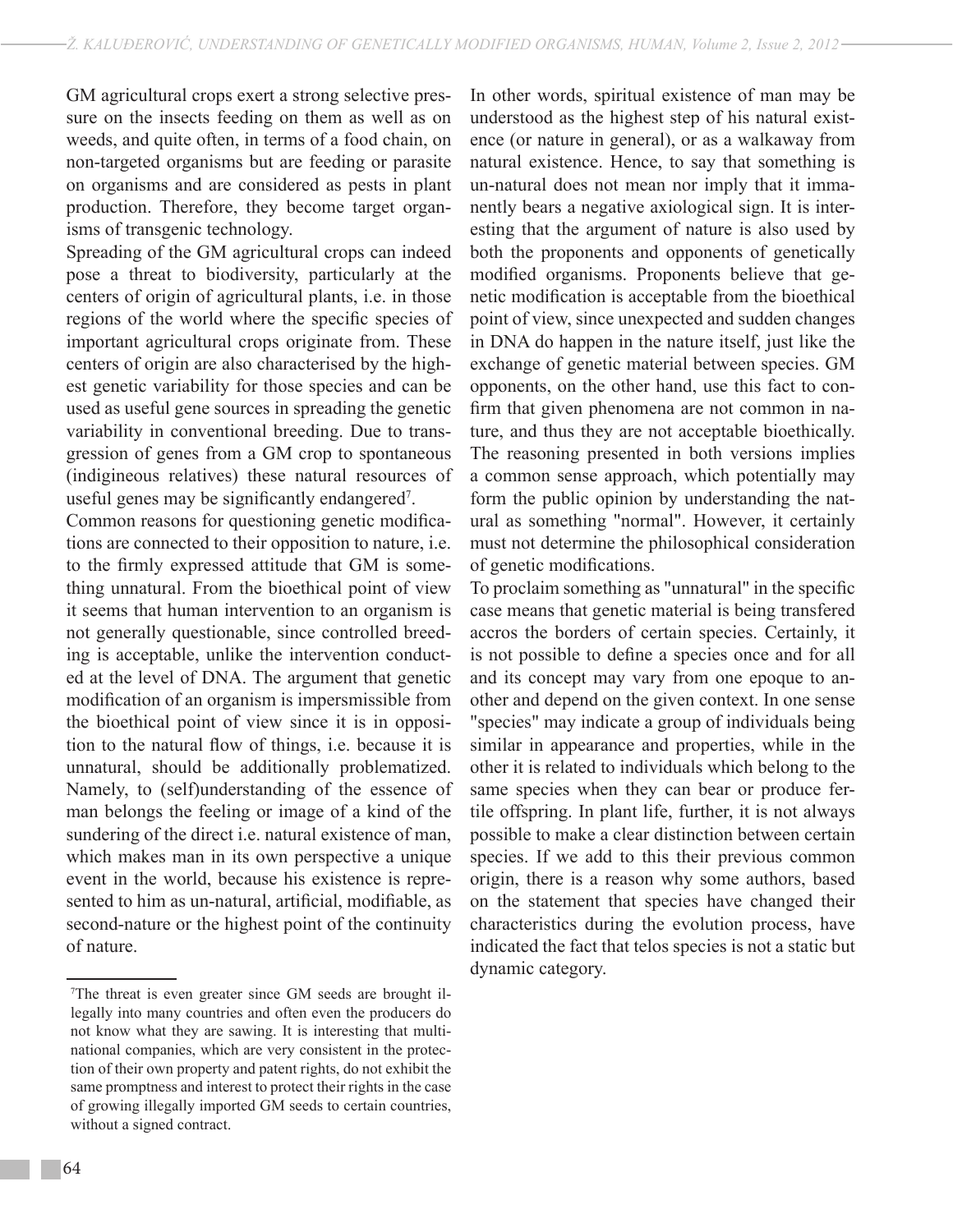Ecological system represents a fragile state of constant changes, a so to say dynamic equilibrium, which is changing, although at the same tam it retains the basic traits over time<sup>8</sup>. Despite the rapid increase of the quantum of knowledge in recent decades, due to the complexity of the ecosystem, the scientists are not in a position to completely estimate the consequences even of highly limited changes. The science still lacks sufficient understanding of how biological systems function, in contrast to the system that men have constructed themselves, where the causes are well known, and the consequences of changes upon the system itself can be foreseen up to the smallest detail. In this sense, the nature is not something that can be completely controlled and which can be easily managed. In this way the laws of biology uncover the "otherness" i.e. "difference" of nature. Biological systems therefore at this moment cannot be completely predictable, so when the biotechnology intervenes into them it makes a kind of a shortcut, as compared to the ways in which the changes usually occur in nature. Transgenic crops radically change the characteristics which were introduced simultaneously into a wide range of coverage, by which unique peculiarity of these systems is not taken into consideration at all and thus the power of the technology itself is being overemphasized. This could be an adequate interpretation of objections that the man "is playing God", thus making the products of modern biotechnology "unnatural". Naturally, rigidly implemented this approach may imply rejection of any kind of modern biotechnology, while if led to absurdity this attitude may imply that we should abandon the postulates of modern agriculture in general, which certainly is not an intention of authors of this paper.

The natural selection process, which represents a basic mechanism of change inducing in nature, is quite a slow process. Respecting the fact that the science can not explain all details of the interaction of elements in nature, it is necessary to respect restrictions regarding the rate and dispersion of changes in nature in the way they have been expressed in changes caused by evolution. If evolution constraints of genetic changes have been taken into consideration, products of human intervention will be more predictable because thus experimenting with the unknown in the complete sense of the word is slowed down. The option of avoiding any kind of intervention at the level of DNA i application of knowledge which is also rapidly developing in the field of functional genomics which is an area of molecular biology, in order to advance the process of breed is possible and valid<sup>9</sup>. The other option advocates the constrating of the level of changes being introduced by means of genetic modification, at the same time maintainging the advantages of this technology. Intragenic modification can be determined as a genetic modification by means of reproductive DNA technology to produce an organism which could have been also obtained by traditional breeding measures. It is also well known that intragenic modification in some cases may result in changes which are not possible by traditional breeding. In such cases objections can be identical as in the situation of "unnatural" intervention in transgenic plants. Moreover, such plants should not be even called intragenic plants, despite the fact they were produced in a similar way.

<sup>&</sup>lt;sup>8</sup>This wording is close to Aristotle's definition of substance from Metaphysics 983b6-18, which is defined as something that is everlasting in intself while it is changing in its properties (pathos). Strictly speaking, Stagirites does not say that the properties are changing, but that the substance is changed through them, whereas it remains unchanged. Permanence or stability in its own nature while undergoing changes is a characteristic of the substance which is always emphasised. In a similar way it could be said that an ecosystem remains unchanged in its substance, while at the same time it undergoes uncountable modifications.

<sup>9</sup> Multinational chemical companies which were exponents and financiers of transgenic projects have predominantly taken car how to facilitate the production process for the farmers, i.e. how to make this process safer and more profitable, and then, or in the first place, how to capitalise on investment in such projects as quickly as possible. In this way transgenic programs with herbicide resistance genes were forced despite the fact that for example for corn there is a whole range of herbicieds of high quality. Theoretically it is, of course, possible to create plants tolerant to almost all herbicides, although commerical application have only economically more important plant cultivars and herbicides of favorable properties (glyphosate, gluphosinate ammonium, imidazolinon herbicides, sulphonylurea herbicides, cyclo-hexandions, bromoxynil, etc).